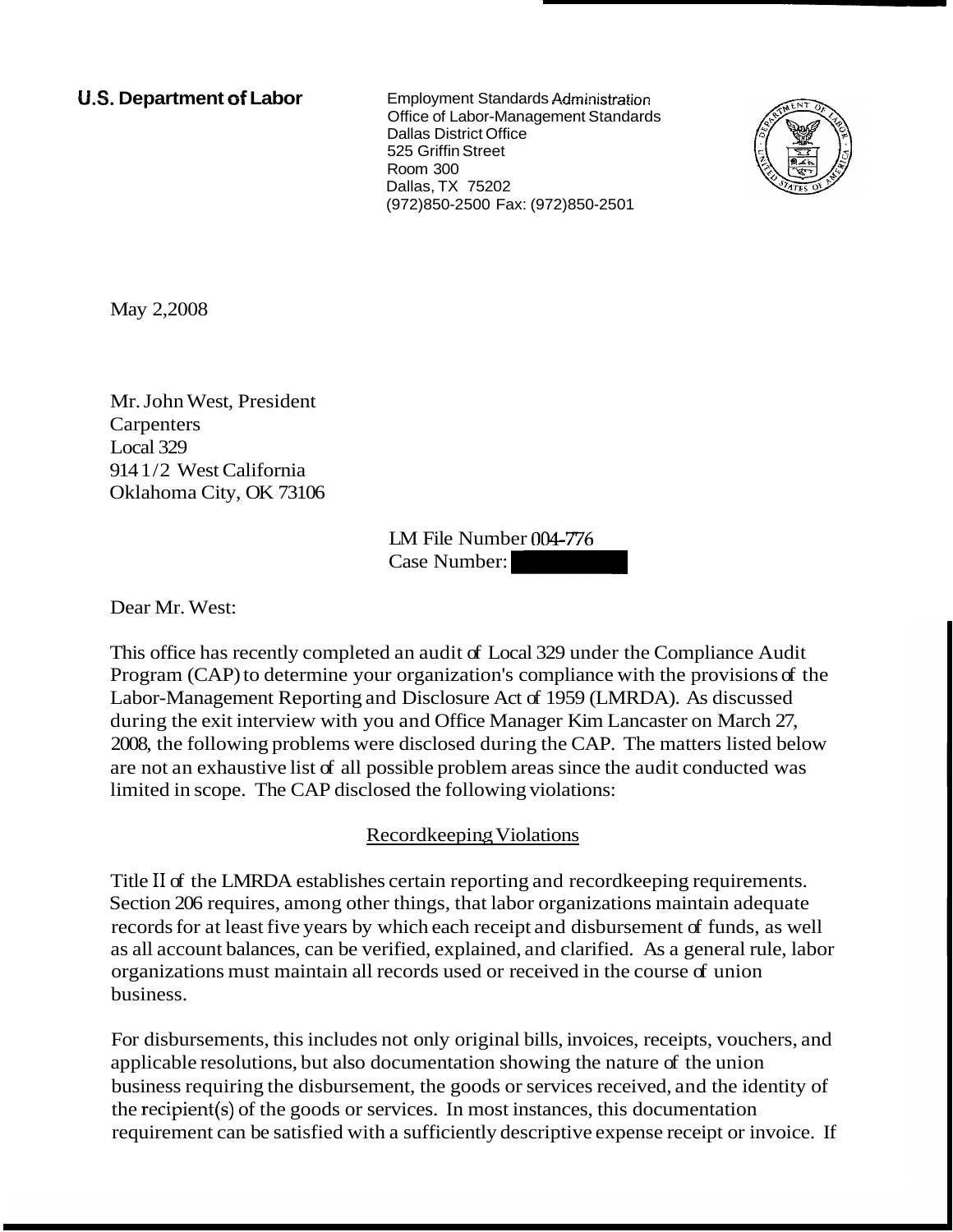Mr. john West May 2,2008 Page 2 of 5

an expense receipt is not sufficiently descriptive, a union officer or employee should write a note on it providing the additional information. For money it receives, the labor organization must keep at least one record showing the date, amount, purpose, and source of that money. The labor organization must also retain bank records for all accounts.

The audit of Local 329's 2007 records revealed the following recordkeeping violations:

1. Lack of Salary Bonus Authorization

Local 329 did not maintain records to verify that the bonus paid to Office Manager Kim Lancaster was authorized. The union must keep a record, such as meeting minutes or a contract, to show the current salary and any salary bonuses authorized by the entity or individual in the union with the authority to establish salaries.

2. Lack of Fixed Asset Inventory

Local 329 failed to maintain an inventory of their fixed assets. Records must be maintained that account for all union property. In the case of union furniture or equipment, a record should include the date of purchase and cost and value of each item.

3. Lack of Inventory of Other Assets

Local 329 failed to maintain a complete record of all shirts, hats, and Bibles sold or given away. Local 329 should have a record containing the date and amount of the purchase of the these items by Local 329, the date, purpose, and number of items given away, and the date and amount received from the sale of each shirt and hat.

Based on your assurance that Local 329 will retain adequate documentation in the future, OLMS will take no further enforcement action at this time regarding the above violations.

# Reporting Violations

The audit disclosed a violation of LMRDA Section 201(b), which requires labor organizations to file annual financial reports accurately disclosing their financial condition and operations. The Labor Organization Annual Report Form LM-3 filed by Local 329 for fiscal year ending June 30,2007, was deficient in the following areas: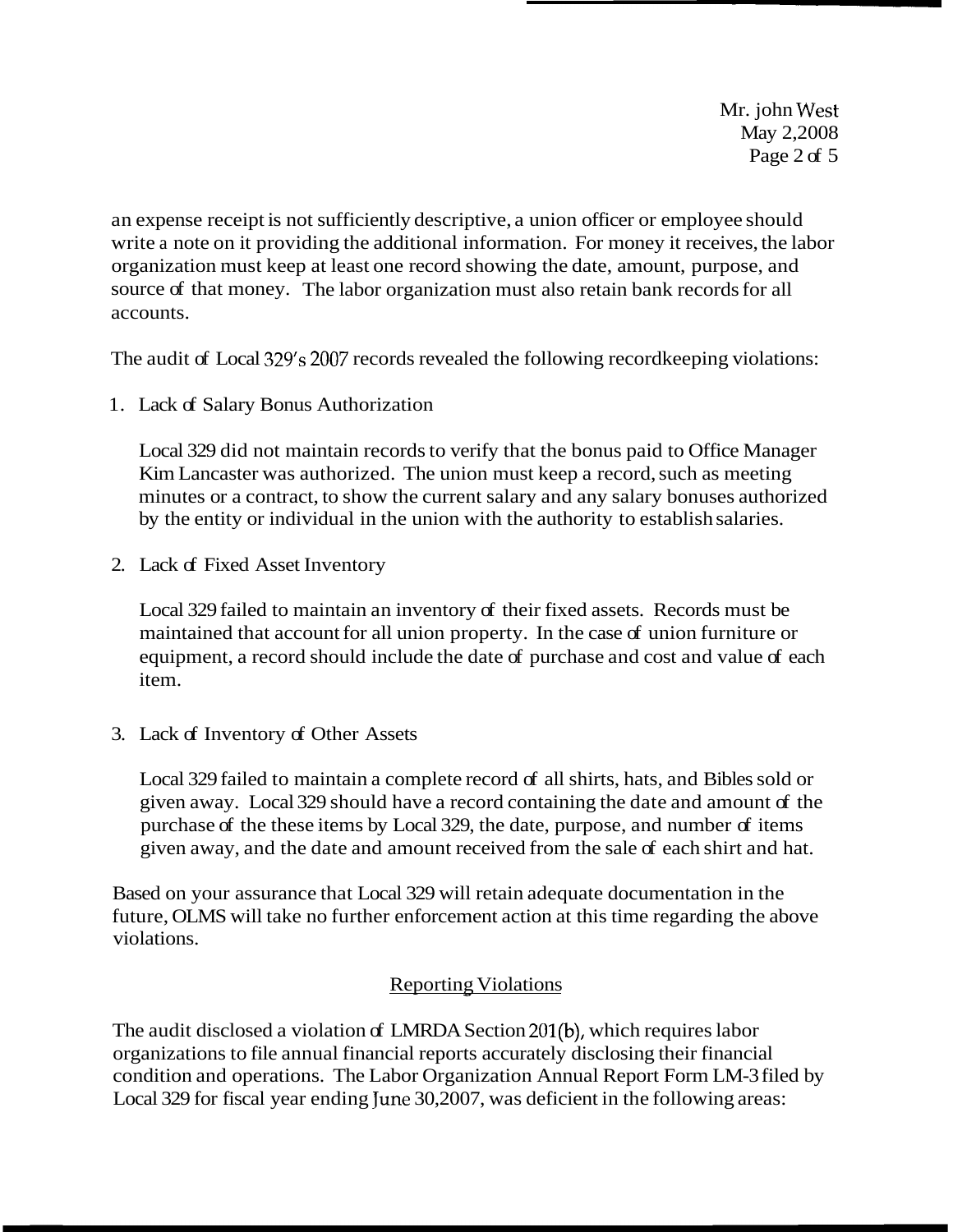Mr. John West May 2,2008 Page 3 of 5

### 1. Disbursements to Employees (LM-3)

Local 329 did not include the \$100 bonus paid to Office Manager Kim Lancaster in the amount reported in Item 46 Disbursements to Employees. It appears the union erroneously reported this payment in Item 48 Office & Administrative Expenses. The union must report all payments made to employees in Item 46 Disbursements to Employees.

### 2. Disbursements to Officers

Local 329 did not report the names of some officers and the total amounts of payments to them or on their behalf in Item 24 All Officers and Disbursements to Officers. The union must report in Item 24 all persons who held office during the year, regardless of whether they received any payments from the union.

3. Contributions, Gifts, and Grants

Local 329 did not include donations totaling at least \$1,100 in Item 51 Contributions, Gifts and Grants. It appears the union erroneously reported these payments in Item 48 Office and Administrative Expenses.

#### 4. Other Disbursements

Local 329 did not include employee taxes under Item 54 Other Disbursements. Local 329 also did not include disbursements for membership events such as pin awards in Item 54 Other Disbursements. It appears the union erroneously reported these payments in Item 48 Office and Administrative Expenses.

### 5. Right to Work Fund

Local 329 erroneously reported the right to work fund under Item 35 Other Liabilities. All funds in Local 329's bank accounts are considered assets of the union regardless of the source of the funds. Other Liabilities should only include monies owed by Local 329 that have not already been reported in Items 32/33, or 34.

Local 329 must file an amended Form LM-3 for fiscal year ending June 30,2007, to correct the deficient items discussed above. I provided you with a blank form and instructions, and advised you that the reporting forms and instructions are available on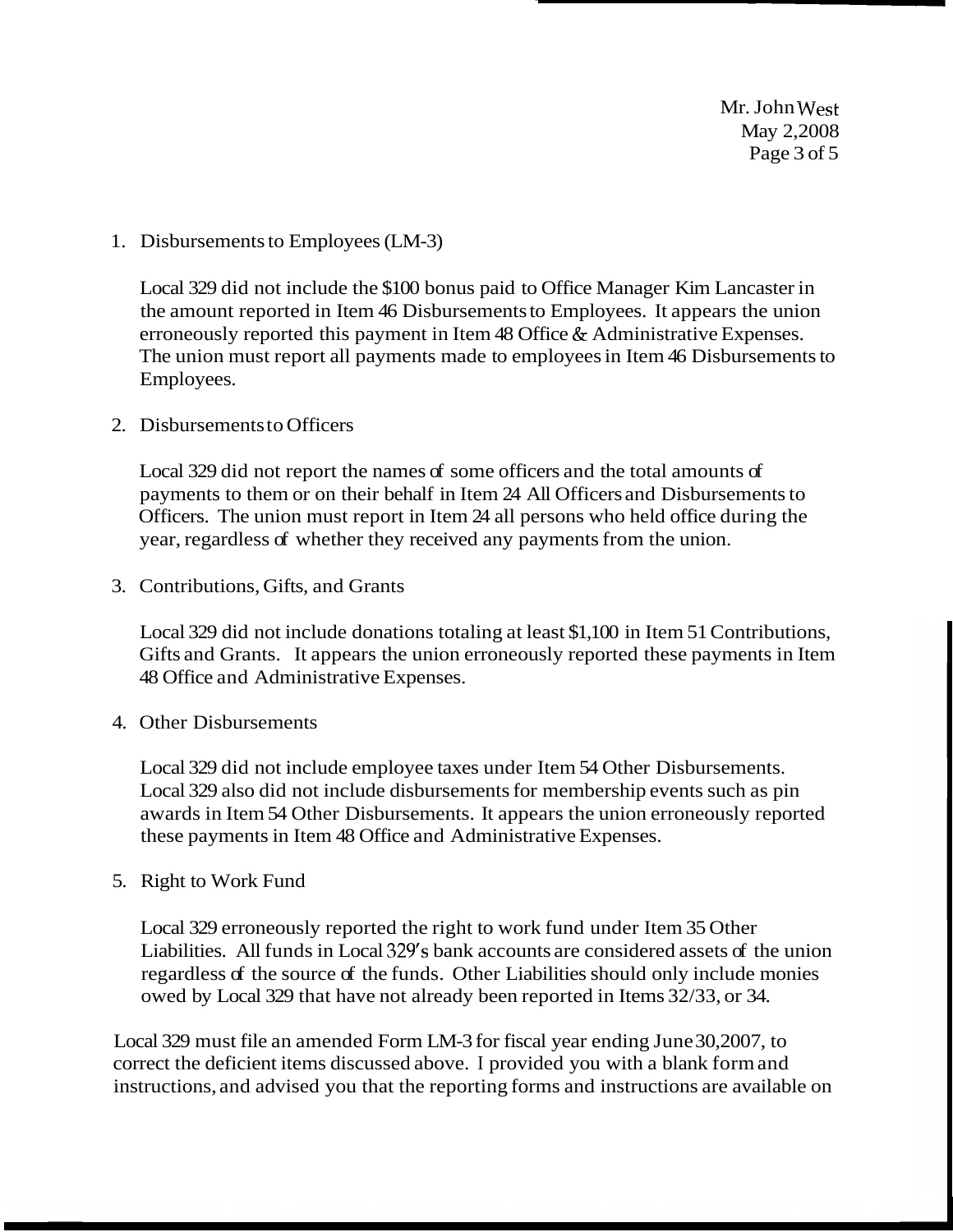Mr. John West May 2,2008 Page 4 of  $5$ 

the OLMS website (www.olms.dol.gov). The amended Form LM-3 should be submitted to this office at the above address as soon as possible, but not later than May 16,2008. Before filing, review the report thoroughly to be sure it is complete, accurate, and signed properly with original signatures.

### Other Issues

1. Flower Expense Policy

As I discussed during the exit interview, the audit revealed that Local 329 does not have a clear policy regarding who flowers can be purchased for and on what occasions. OLMS recommends that unions adopt written guidelines concerning such matters.

2. Use of Signature Stamp

During the audit, Office Manager Lancaster advised that it is Local 329's practice to occasionally use a signature stamp for one of the signatories, John West, Dean Jordan, or Donnie Newton, to stamp his name on checks. The two signature requirement is an effective internal control of union funds. Its purpose is to attest to the authenticity of a completed document already signed. However, the use of a signature stamp for the second signer does not attest to the authenticity of the completed check, and negates the purpose of the two signature requirement. OLMS recommends that Local 329 review these procedures to improve internal control of union funds.

3. Meeting Minutes

During the audit, writer noticed that there is no mention of flower purchases or some of the other non-routine disbursements Local 329 made in Local 329's meeting minutes. Unions are required to keep a record to show that disbursements are authorized. Meeting minutes are a good record to maintain containing authorizations.

I want to extend my personal appreciation to Local 329 for the cooperation and courtesy extended during this compliance audit. I strongly recommend that you make sure this letter and the compliance assistance materials provided to you are passed on to future officers. If we can provide any additional assistance, please do not hesitate to call.